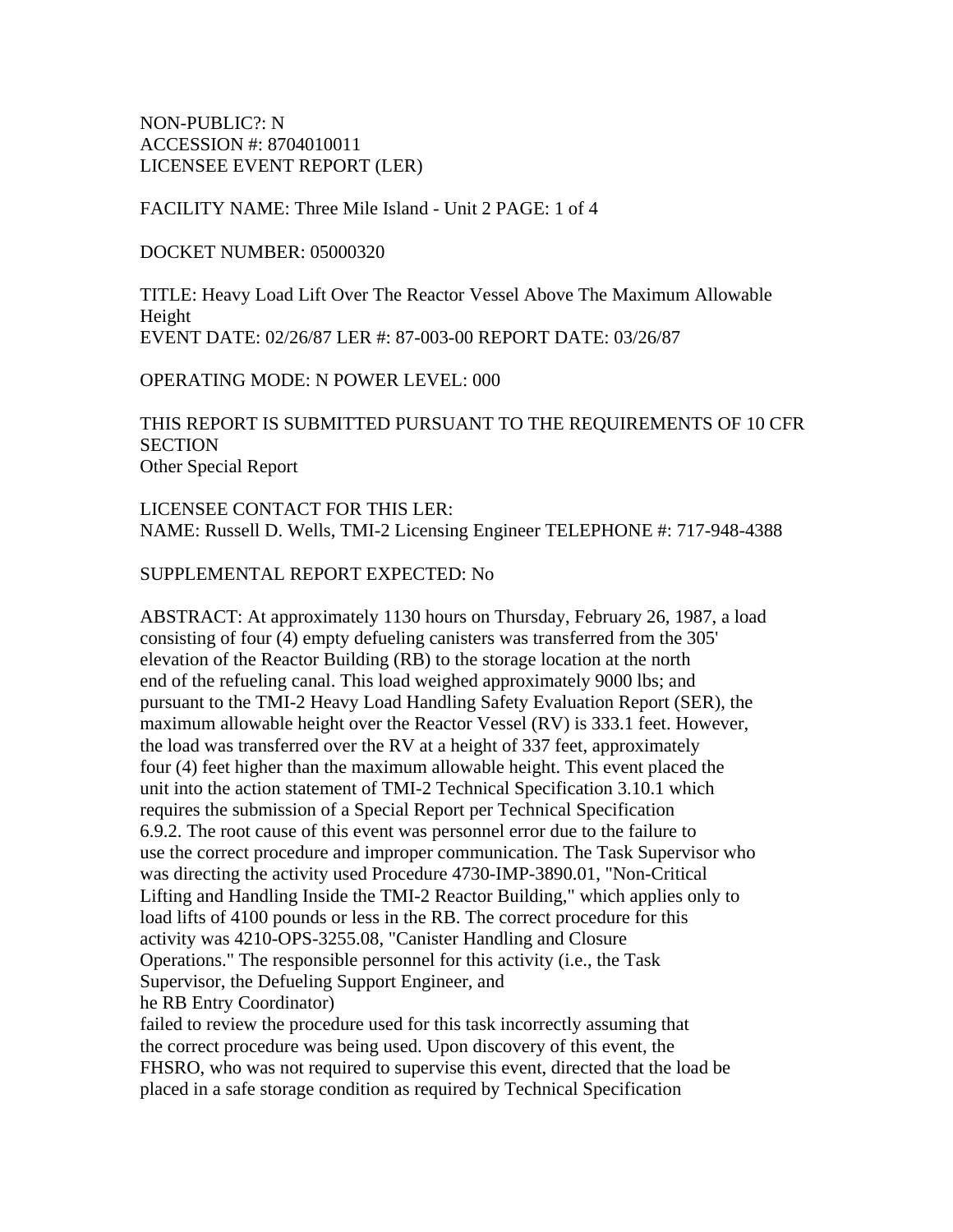3.10.1. This event will be discussed with each person who is qualified in the above positions.

(End of Abstract)

TEXT: PAGE: 2 of 4

### I. PLANT OPERATING CONDITIONS BEFORE THE EVENT

The TMI-2 facility is in a long-term cold shutdown state; the defueling evolution is in progress. The reactor decay heat was being removed via loss to ambient. Throughout this event there was no affect on the Reactor Coolant System or the core.

II. STATUS OF STRUCTURES, COMPONENTS, OR SYSTEMS THAT WERE INOPERABLE AT THE START OF THE EVENT AND THAT CONTRIBUTED TO THE EVENT

 $N/A$ 

### III. EVENT DESCRIPTION

At approximately 1130 hours on Thursday, February 26, 1987, a load consisting of four (4) empty defueling canisters (i.e., a 4-pack) (no applicable IEEE Code) was transferred from the 305' elevation of the Reactor Building (RB) (IEEE 805 Code-NH) to the storage location at the north end of the refueling canal. The load path for this transfer required that the load be transported over the Reactor Vessel (RV). This activity was directed by a Task Supervisor stationed in the Command Center. It is noteworthy that this activity did not require the supervision of a Fuel Handling Senior Reactor Operator (FHSRO) since the activity did not involve a core alteration as defined by the TMI-2 Technical Specifications.

The approximate weight of the subject load was 9000 lbs. Per the requirements of the TMI-2 Safety Evaluation Report (SER) for Heavy Load Handling over the Reactor Vessel, which is an NRC-approved Licensing Basis Document, the maximum allowable lift height for this load over the RV is 333.1 feet. However, while the load was being transferred over the RV, the duty FHSRO observed that the height of the load was apparently greater than the maximum allowable height. This observation was based on the fact that the load was lifted over the handrails in the Shielded Work Platform which is positioned over the RV. The top of the handrails corresponds to an elevation of 335 feet. It was later verified that the actual lift height of the subject load was 337 feet, approximately four (4) feet greater than the maximum allowable lift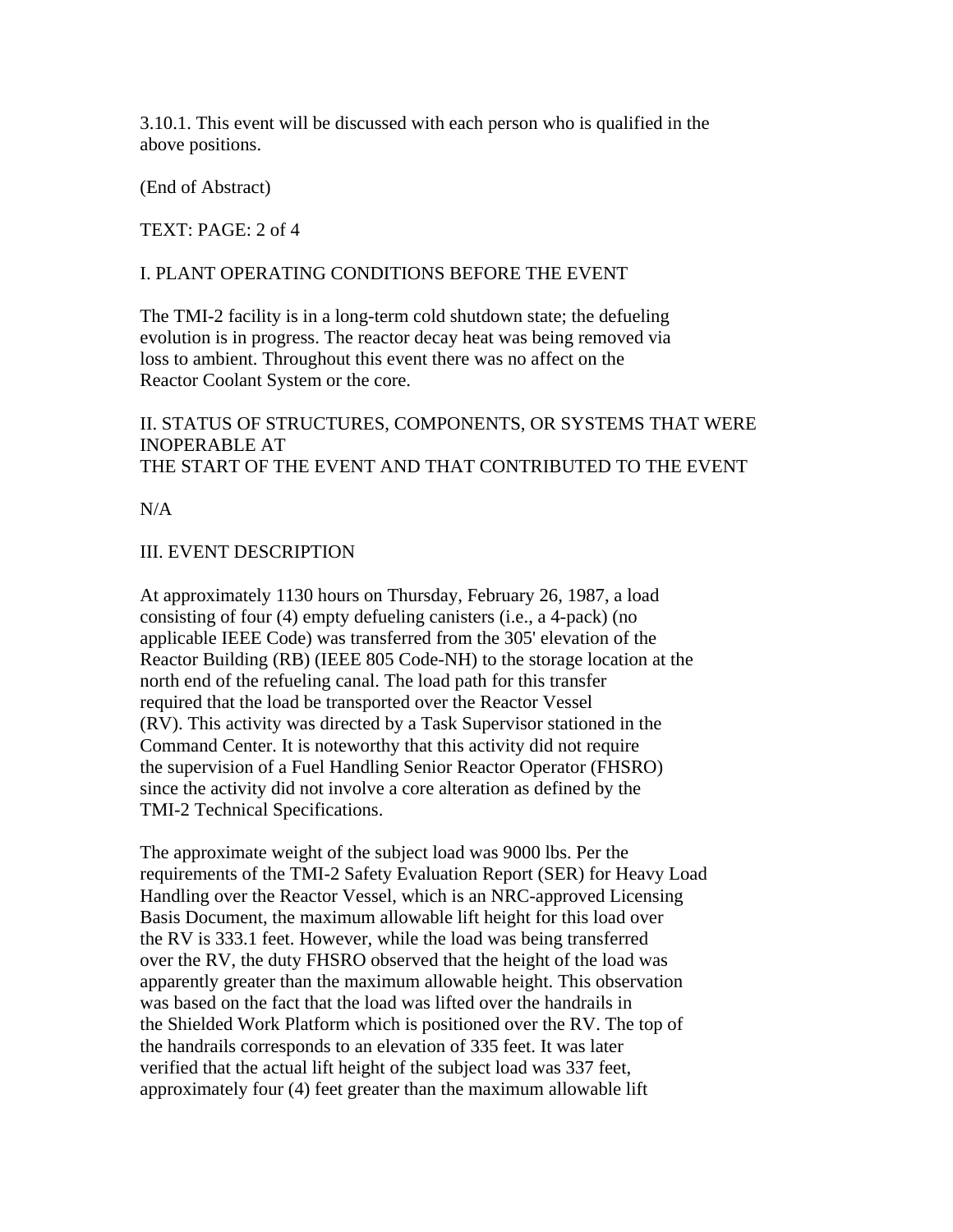height.

The transfer of the 4-pack over the RV above the maximum allowable height placed the unit in the action statement of TMI-2 Technical Specification (Tech. Spec.) 3.10.1, "Crane Operations - Containment Building." The action statement of this Tech. Spec. requires the submittal of a Special Report to the NRC pursuant to Tech. Spec. 6.9.2. Additionally, GPU Nuclear has analyzed the potential load drop consequences of this event. Based on the analysis presented in Section VIII of this report, GPU Nuclear has determined that, though a condition exceeded a limit established in an NRC-approved SER, this condition did not have the potential to significantly

TEXT: PAGE: 3 of 4

compromise plant safety. Therefore, this event is not reportable pursuant to 10 CFR 50.73(a)(2)(ii)(A).

### IV. ROOT CAUSE OF THE EVENT

The root cause of this event was personnel error due to improper communication and the failure to use the correct procedure for the assigned task. The basis for this determination is described below.

The correct procedure for this activity is TMI-2 Operating Procedure 4210-OPS-3255.08, "Canister Handling and Closure Operations." Figure 7 of this procedure (Attachments 2 and 3, respectively) provides a diagram of the subject load, its loadpath, and clearly specifies the maximum allowable lift-height for this load (i.e., 333.1 feet). In this case, the Task Supervisor used procedure 4730-IMP-3890.01, "Non-Critical Lifting and Handling Inside TMI-2 Reactor Building," to perform the valve lineup for this activity. However, this procedure applies only to the lifting of loads of 4100 pounds or less in the RB. A review of the entire procedure should have alerted the Task Supervisor that this procedure was not applicable for this activity.

It is noteworthy that the valve lineup performed by the Task Supervisor was identical to that required by the correct procedure (i.e., 4210-OPS-3255.08) for the required load path.

In addition to the improper procedure use and review by the Task Supervisor, the Defueling Support Engineer and the RB Entry Coordinator were also responsible for ensuring that the correct procedure was being utilized for the assigned task. Specifically, the Defueling Support Engineer is initially responsible for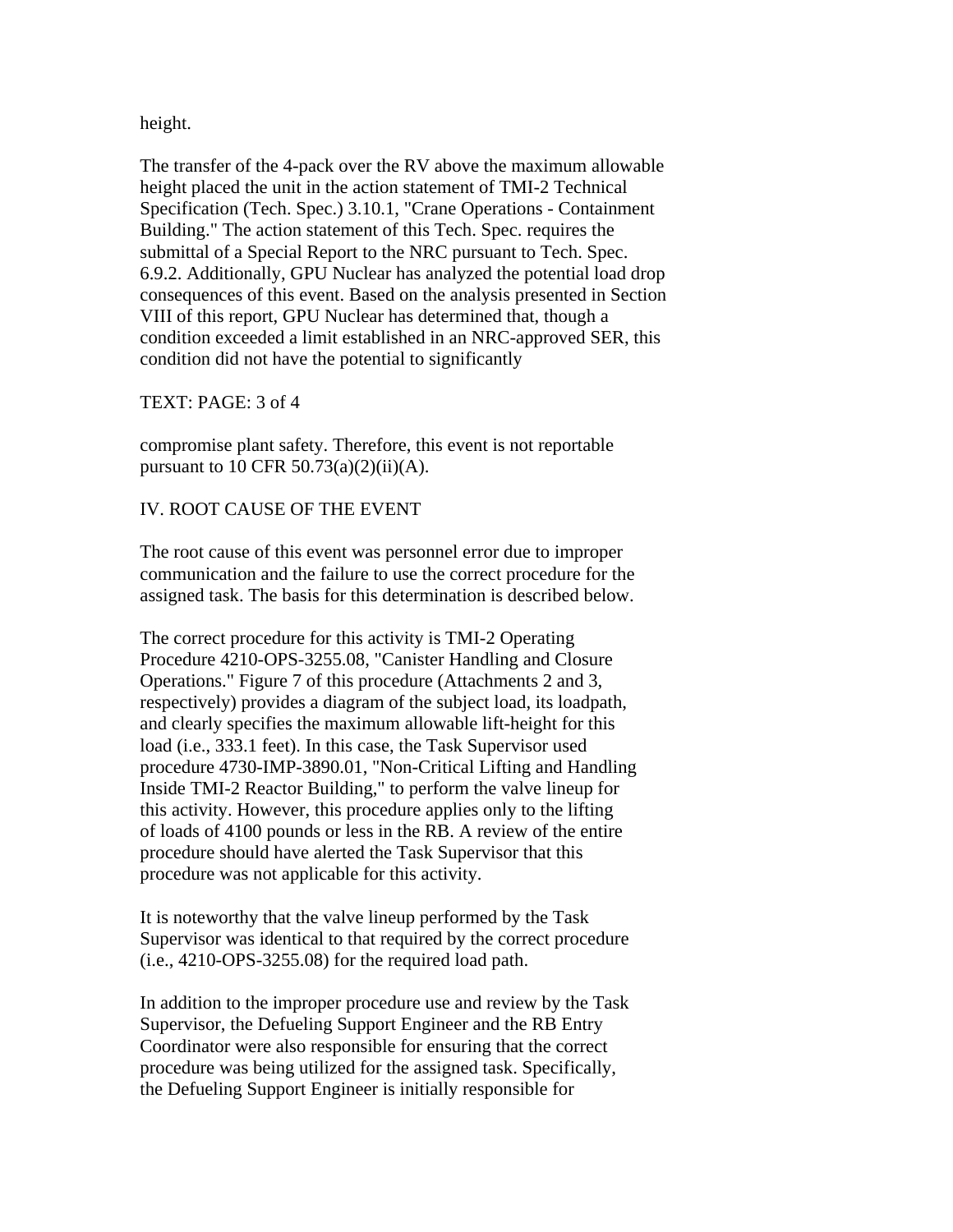obtaining the correct procedure and providing it to the Task Supervisor. The RB Entry Coordinator is responsible for performing a final check of the documentation prior to the performance of the assigned task. In this case, the three (3) parties involved (i.e., the Task Supervisor, the Defueling Support Engineer, and the RB Entry Coordinator) each incorrectly assumed that the correct procedure was being utilized without having reviewed the entire procedure.

# V. CORRECTIVE ACTIONS

Immediate - Upon discovery of this event, the duty FHSRO directed that the load lift be completed in order that the load could be placed in safe condition per the requirement of Tech. Spec. 3.10.1. Following the completion of this activity, the duty FHSRO initiated an Incident Event Report to document the occurrence of this event.

### TEXT: PAGE: 4 of 4

Long-Term - This event will be reviewed with each Task Supervisor, Defueling Support Engineer, and RB Entry Coordinator to emphasize the following:

Use of the correct procedure for the assigned Task. Cognizance/familiarity with the procedural requirements associated with the task.

Proper communication with the personnel involved in the task to ensure that the correct procedure is being utilized.

Additionally, in order to minimize the potential for future similar-type miscommunications, GPU Nuclear will evaluate the feasibility of combining the procedures for lifting of loads over the RV.

# VI. COMPONENT FAILURE DATA

# $N/A$

VII. AUTOMATIC OR MANUALLY INITIATED SAFETY SYSTEM RESPONSES

 $N/A$ 

# VIII. ASSESSMENT OF THE SAFETY CONSEQUENCES AND IMPLICATIONS OF THE EVENT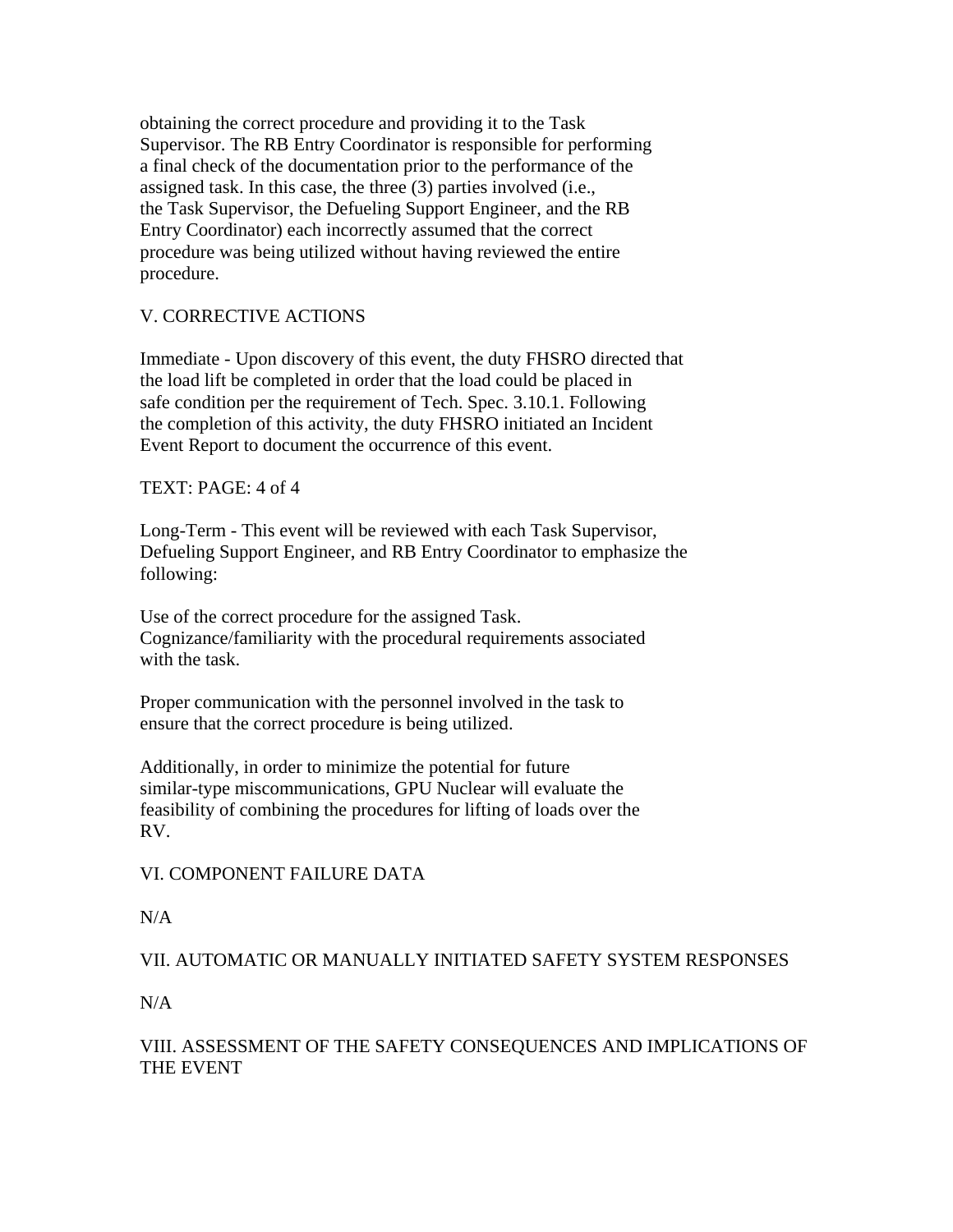The subject load was transferred over the RV to its storage location without mishap. Additionally, the rigging utilized in transporting the load had a minimum capacity of 10,000 lbs. Furthermore, the load was transported by the RB Service Crane which has a five (5) ton capacity. Thus, the potential for a load drop during this event was highly unlikely.

GPU Nuclear performed an engineering analysis of the safety consequences of a drop of the subject load (i.e., 9000 lbs.) at its maximum height over the RV (i.e., 337 feet). The Shielded Work Platform, which is positioned over the RV, is supported by a structure made of steel beams (Attachment 4). The results of the engineering analysis of the potential load drop indicate that the Shielded Work Platform and its supporting steel beams would have suffered deformation but it is highly unlikely that a total collapse of this structure would have occurred.

Therefore, based on the above analysis, GPU Nuclear has determined that this event did not pose a potential public health and safety concern.

ATTACHMENT # 1 TO ANO # 8704010011 PAGE: 1 of 1

Canister Handling and Closure Operation

FIGURE 7 RIGGING SKETCH FOR 4 PACK RACKS

FIGURE OMITTED - NOT KEYABLE (DIAGRAM)

ATTACHMENT # 2 TO ANO # 8704010011 PAGE: 1 of 1

FIGURE 12 LOAD PATH/REQUIRED PLANT CONFIGURATION

FIGURE OMITTED - NOT KEYABLE (DIAGRAM)

ATTACHMENT # 3 TO ANO # 8704010011 PAGE: 1 of 1

SHIELDED SUPPORT STRUCTURE

FIGURE OMITTED - NOT KEYABLE (DIAGRAM)

ATTACHMENT # 4 TO ANO # 8704010011 PAGE: 1 of 1

Nuclear GPU Nuclear Corporation Post Office Box 480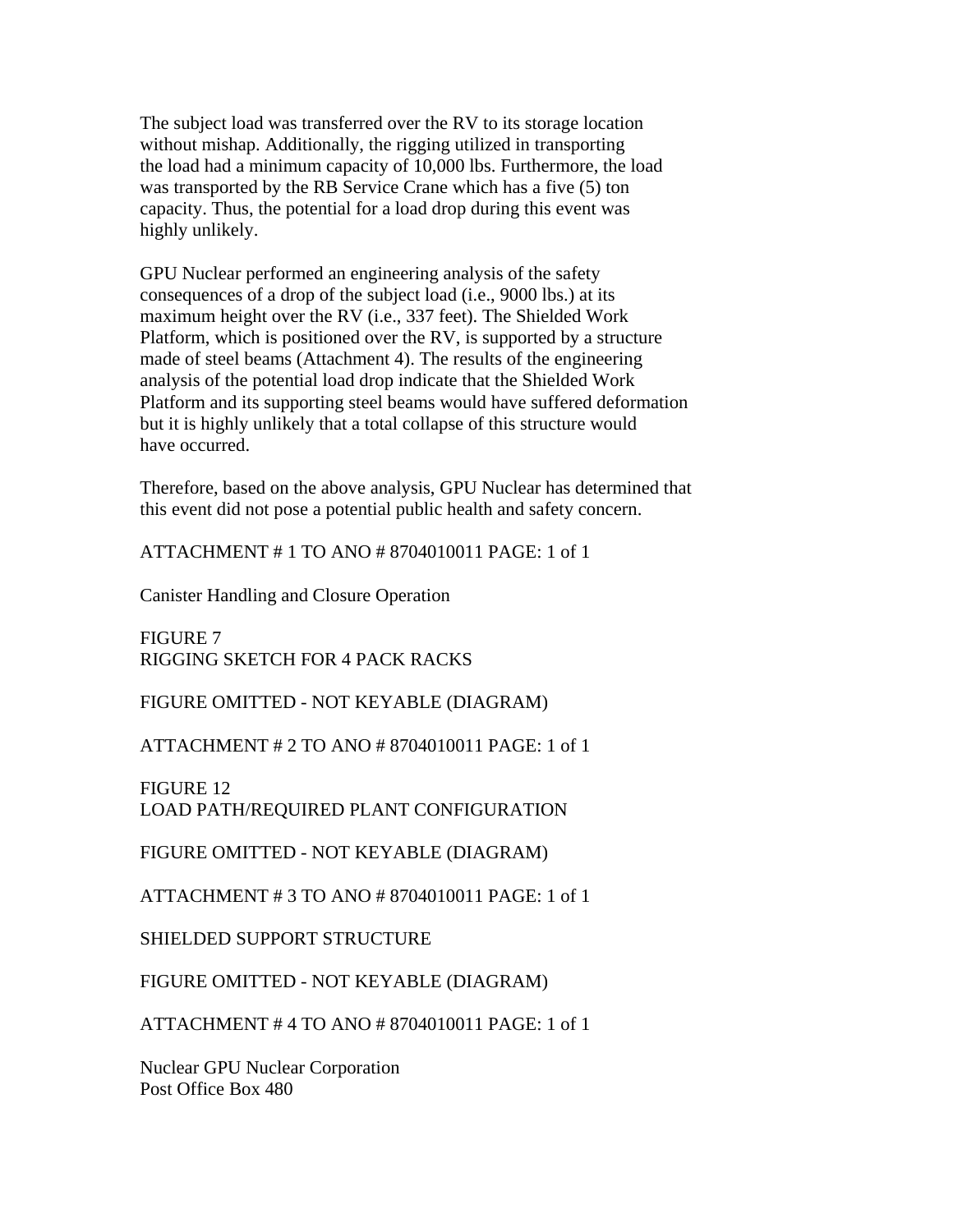Route 441 South Middletown, Pennsylvania 17057-0191 717 944-7621 TELEX 84-2386 Writer's Direct Dial Number:

(717) 948-8461

4410-87-L-0044 Document ID 0169P

March 26, 1987

US Nuclear Regulatory Commission Attn: Document Control Desk Washington, DC 20555

Dear Sirs:

Three Mile Island Nuclear Station, Unit 2 (TMI-2) Operating License No. DPR-73 Docket No. 50-320 Licensee Event Report 87-03

Attached is Licensee Event Report 87-03 concerning the lifting of a heavy load over the reactor vessel above the maximum allowable height on February 26, 1987.

This event is considered reportable pursuant to Title 10 of the Code of Federal Regulations, Section 50.73(a)(2)(ii)(A) and as a Special Report pursuant to TMI-2 Technical Specification 6.9.2.

Sincerely,

/s/ F. R. Standerfer F. R. Standerfer Director, TMI-2

#### FRS/RDW/eml

**Attachments** 

cc: Regional Administrator - Region 1, Dr. T. E. Murley Director - TMI-2 Cleanup Project Directorate, Dr. W. D. Travers

GPU Nuclear Corporation is a subsidiary of the General Public Utilities